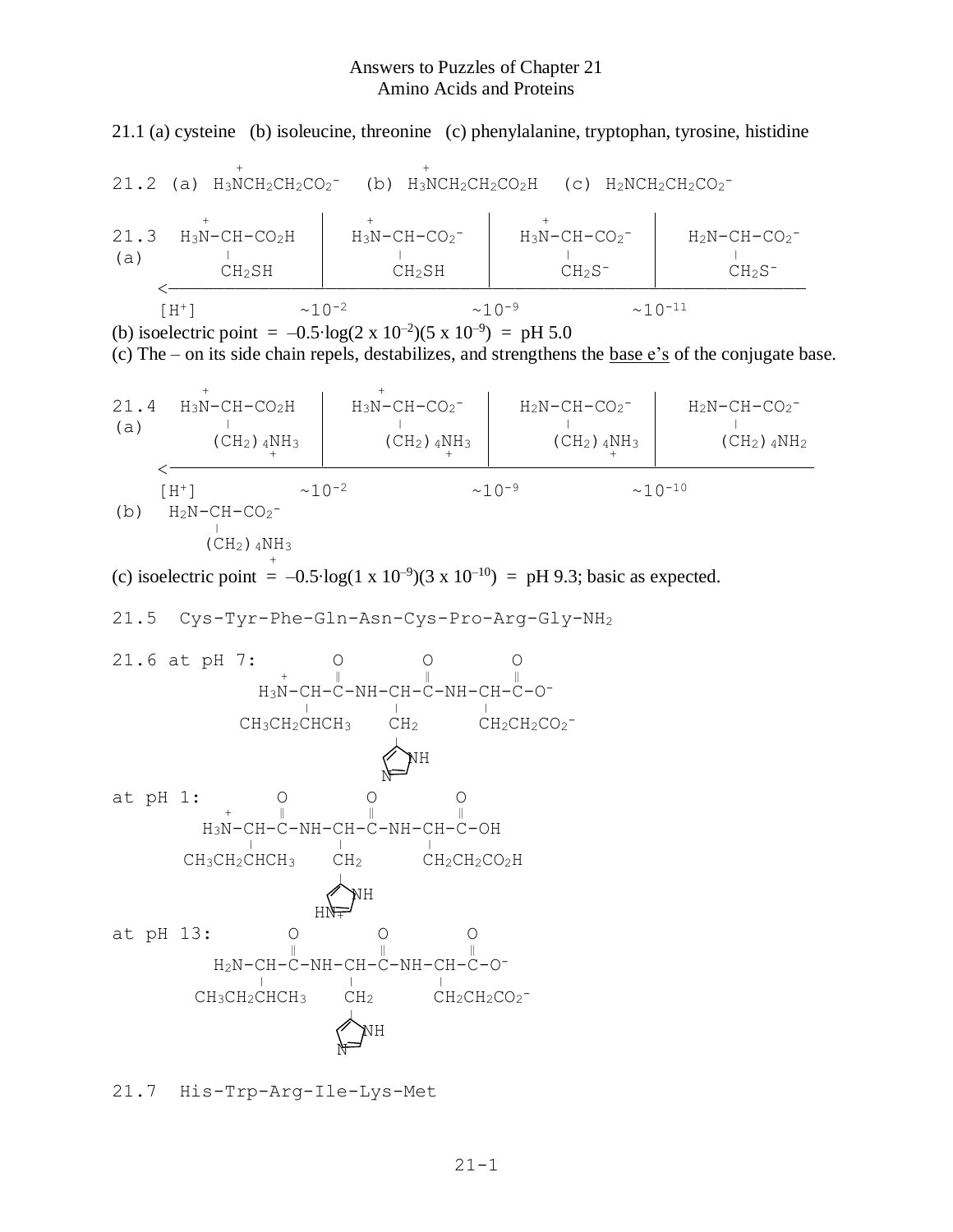

21.10 Without this hydroxy group the DNA could enhance neither the electrophile nor the leaving group of the amino acid-DNA complex by H "bonding".

21.11 The  $2^{\circ}$  &  $3^{\circ}$  structures change in the slightly polar ether, because many nonpolar side chains turn inside out, and many polar side chains turn outside in.

21.12 (a) nonpolar (b) globular (c) inside, where they can attract the ion or polar molecule (d) outside, where they can attract the main, nonpolar parts of the membrane

$$
\begin{array}{ccccc}\n21.13 & \mathcal{E}^{\mathsf{O}}_{\parallel} & & \text{add.} & \overset{c}{\longrightarrow} & \overset{c}{\longrightarrow} & \overset{c}{\longrightarrow} & \overset{c}{\longrightarrow} & \overset{c}{\longrightarrow} & \overset{c}{\longrightarrow} & \overset{c}{\longrightarrow} & \overset{c}{\longrightarrow} & \overset{c}{\longrightarrow} & \overset{c}{\longrightarrow} & \overset{c}{\longrightarrow} & \overset{c}{\longrightarrow} & \overset{c}{\longrightarrow} & \overset{c}{\longrightarrow} & \overset{c}{\longrightarrow} & \overset{c}{\longrightarrow} & \overset{c}{\longrightarrow} & \overset{c}{\longrightarrow} & \overset{c}{\longrightarrow} & \overset{c}{\longrightarrow} & \overset{c}{\longrightarrow} & \overset{c}{\longrightarrow} & \overset{c}{\longrightarrow} & \overset{c}{\longrightarrow} & \overset{c}{\longrightarrow} & \overset{c}{\longrightarrow} & \overset{c}{\longrightarrow} & \overset{c}{\longrightarrow} & \overset{c}{\longrightarrow} & \overset{c}{\longrightarrow} & \overset{c}{\longrightarrow} & \overset{c}{\longrightarrow} & \overset{c}{\longrightarrow} & \overset{c}{\longrightarrow} & \overset{c}{\longrightarrow} & \overset{c}{\longrightarrow} & \overset{c}{\longrightarrow} & \overset{c}{\longrightarrow} & \overset{c}{\longrightarrow} & \overset{c}{\longrightarrow} & \overset{c}{\longrightarrow} & \overset{c}{\longrightarrow} & \overset{c}{\longrightarrow} & \overset{c}{\longrightarrow} & \overset{c}{\longrightarrow} & \overset{c}{\longrightarrow} & \overset{c}{\longrightarrow} & \overset{c}{\longrightarrow} & \overset{c}{\longrightarrow} & \overset{c}{\longrightarrow} & \overset{c}{\longrightarrow} & \overset{c}{\longrightarrow} & \overset{c}{\longrightarrow} & \overset{c}{\longrightarrow} & \overset{c}{\longrightarrow} & \overset{c}{\longrightarrow} & \overset{c}{\longrightarrow} & \overset{c}{\longrightarrow} & \overset{c}{\longrightarrow} & \overset{c}{\longrightarrow} & \overset{c}{\longrightarrow} & \overset{c}{\longrightarrow} & \overset{c}{\longrightarrow} & \overset{c}{\longrightarrow} & \overset{c}{\longrightarrow} & \overset{c}{\longrightarrow} & \overset{c}{\longrightarrow} & \overset{c}{\longrightarrow} & \overset{c}{\longrightarrow} & \overset{c}{\longrightarrow} & \overset{c}{\longrightarrow} & \overset{c}{\longrightarrow}
$$

(b) A weaker nuc for the addition; a poorer, stronger leaving group from the elimination.

 $21.14$  (a) + (b) none (c) Aspartic acid & glutamic acid: the – on their side chains attracts the + on lysine & arginine.

21.15 
$$
\overline{O} = \overline{O}
$$
H  
\n $H_2N$  $\overline{V}_{CH_2CH_2}^H$ 

 $NH<sub>2</sub>$ 

|<br>|<br>|

The less polar CHCl<sub>3</sub> solvates ions poorly, so the less polar unionized form is more soluble in it.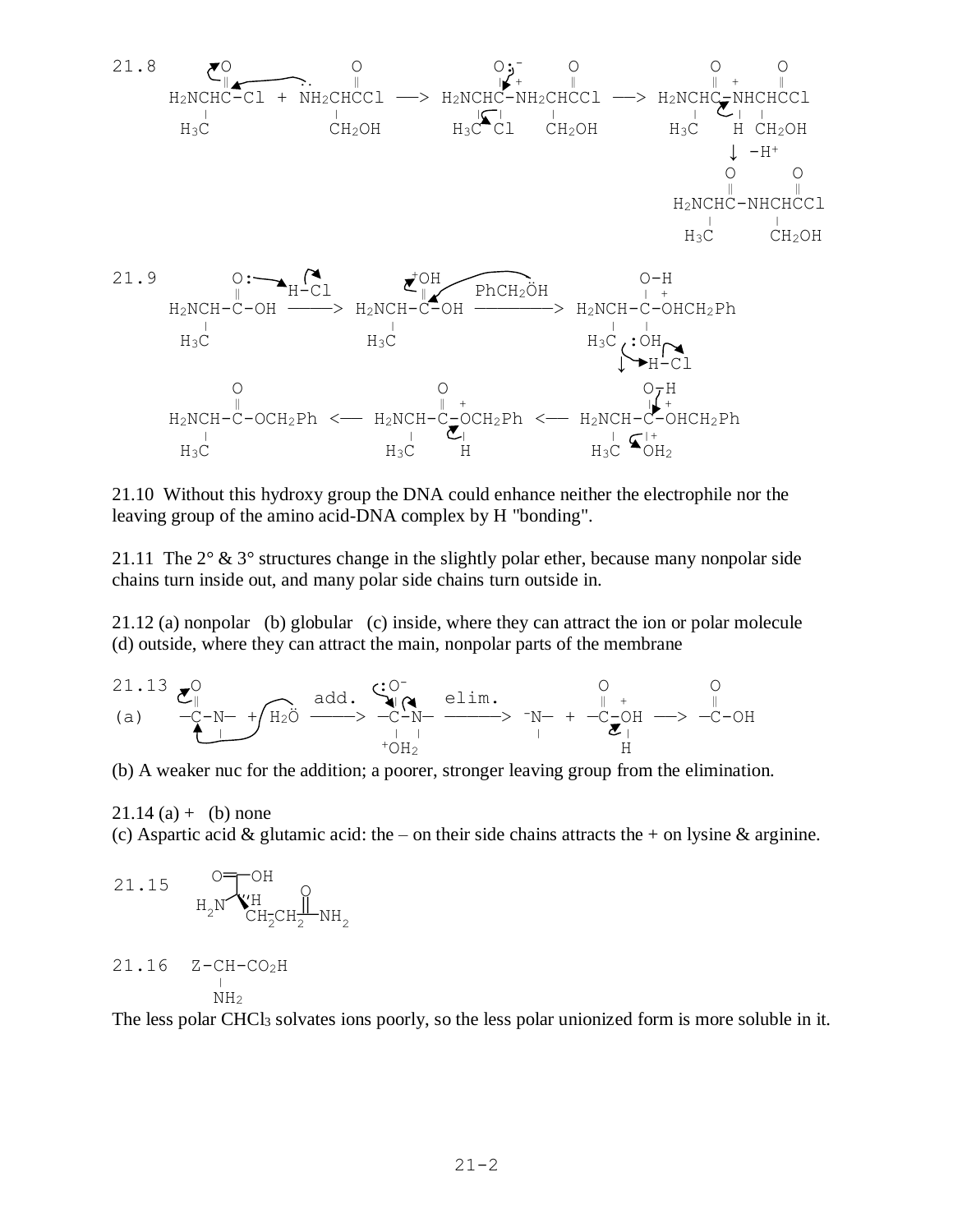$$
\begin{array}{c|c|c|c|c|c|c} \n\text{A} & \text{A} & \text{A} & \text{A} & \text{A} & \text{A} & \text{A} & \text{A} & \text{A} \\
\hline\n\text{A} & \text{A} & \text{A} & \text{A} & \text{A} & \text{A} & \text{A} \\
\hline\n\text{A} & \text{A} & \text{A} & \text{A} & \text{A} & \text{A} \\
\hline\n\text{A} & \text{A} & \text{A} & \text{A} & \text{A} & \text{A} \\
\hline\n\text{A} & \text{A} & \text{A} & \text{A} & \text{A} \\
\hline\n\text{A} & \text{A} & \text{A} & \text{A} & \text{A} \\
\hline\n\text{A} & \text{A} & \text{A} & \text{A} & \text{A} \\
\hline\n\text{A} & \text{A} & \text{A} & \text{A} & \text{A} \\
\hline\n\text{A} & \text{A} & \text{A} & \text{A} & \text{A} \\
\hline\n\text{A} & \text{A} & \text{A} & \text{A} & \text{A} \\
\hline\n\text{A} & \text{A} & \text{A} & \text{A} & \text{A} \\
\hline\n\text{A} & \text{A} & \text{A} & \text{A} & \text{A} \\
\hline\n\text{A} & \text{A} & \text{A} & \text{A} & \text{A} \\
\hline\n\text{A} & \text{A} & \text{A} & \text{A} & \text{A} \\
\hline\n\text{A} & \text{A} & \text{A} & \text{A} & \text{A} \\
\hline\n\text{A} & \text{A} & \text{A} & \text{A} & \text{A} \\
\hline\n\text{
$$

21.18 (a) Resonance makes both NH<sub>2</sub> groups equivalent, so either is equally likely to lose a  $H^{\dagger}$ :  $+NH<sub>2</sub>$  NH<sub>2</sub>  $\ldots$   $\parallel$   $\ldots$   $\parallel$   $\ldots$   $\parallel$  $H_2N-C- \iff H_2N=C-$ 

(b) Resonance like that above makes both N's equivalent, so either is equally likely to lose a  $H^+$ .

21.19 methionylmethionylleucine, methionylleucylmethionine, leucylmethionylmethionine

21.20 Gly-Ala-Leu-Leu-Phe



(b) More susceptible: esters are more reactive in addition-elimination reactions than amides. (c) No: without regular NH groups along the chain it would not have the regular intramolecular H "bonding".

(d) Very different function because its secondary and tertiary structures would be very different.